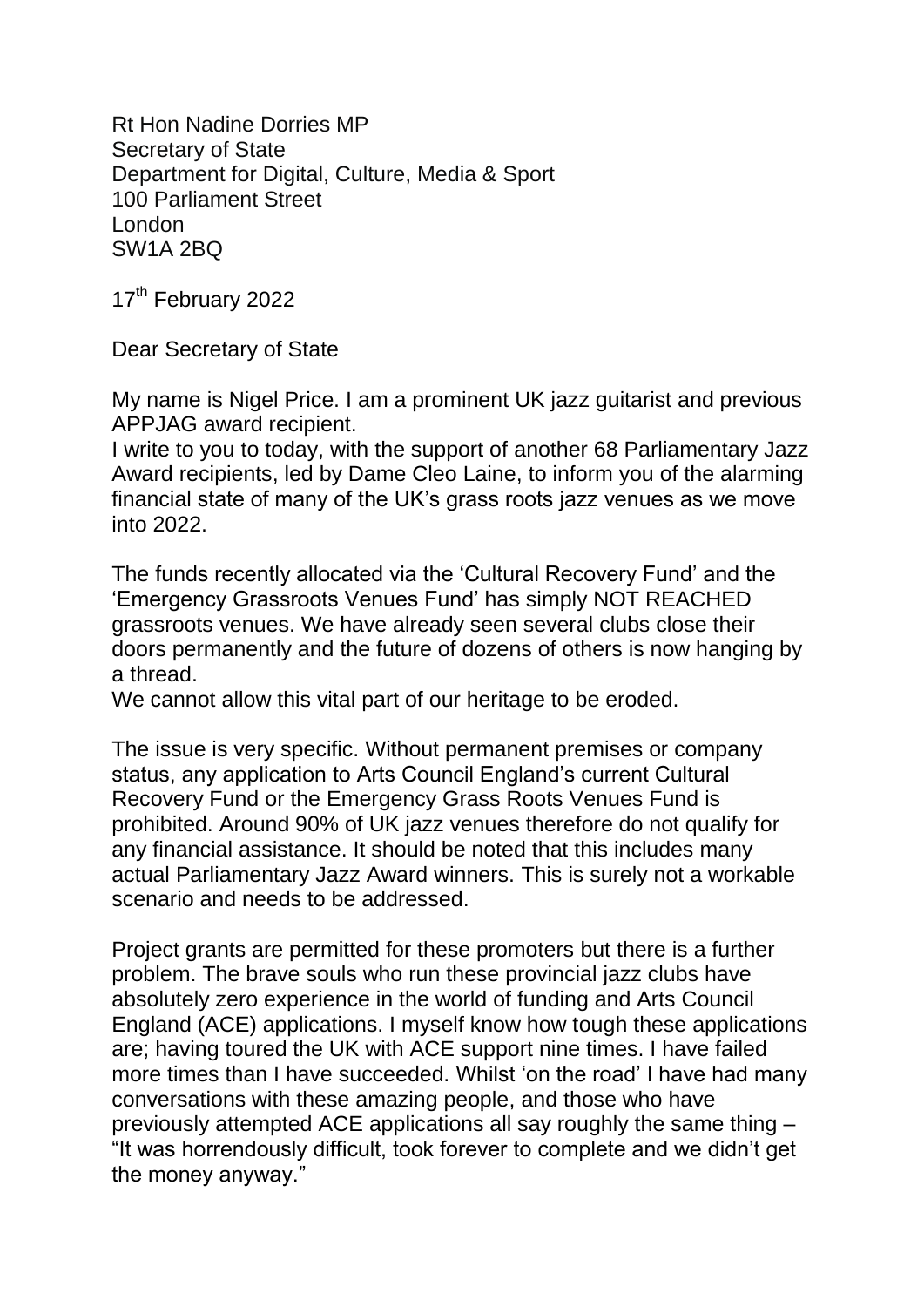Even if promoters manage to get a bid of their own submitted, they are extremely unlikely to succeed because they are then in direct and fierce competition with professional bid writers, who are often employed by larger establishments to ensure a successful outcome.

Paul Kelly, Director of Swanage Jazz Festival and an experienced bid writer illustrates this in detail:

"Let's Create, Arts Council England's ambitious 10 Year strategy published in 2021, has a bold vision. 'By 2030, we want creative nation in which every one of us can play a part. England to be a country in which the creativity of each of us is valued and given the chance to flourish and where every one of us has access to a remarkable range of high-quality cultural experiences.'

Let's Create is built around three outcomes – Creative People, Cultural Communities and A Creative and Cultural Country. A key means of delivering this outcome lies in Arts Council England's (ACE) grant funding, access too much of which is via Grantium, its online grants application system. Grantium has long been disliked by applicants for its complexity and even some Arts Council Officers have expressed reservations. When ACE released its Let's Create Delivery Plan late in 2021 and revised its funding criteria, some of us hoped it might also reform Grantium and make it more user friendly.

Not so; Grantium has become even more complex, even to the experienced fundraiser, and very little of it directly refers to the creative idea that is being bid for. This sits at odds with ACE's strategic objective of creating a nation "in which the creativity of each of us is valued and given the chance to flourish". Rather than encourage diversity, access and creative development, Grantium is highly likely to deter potential applicants, especially at the grassroots, especially where relatively small amounts of funding can make a huge difference to both non-profit voluntary organisation and the often many professional artists they employ or who wish to bid for funds themselves. The sheer complexity of the 45 page, 24 section Grantium form deters those who want to deliver creative projects and employ professional artists, with need of only modest amounts of funding. It is these people, many of whom willingly give their time for free, on which the bedrock of creative activity in England is built. If this country's arts and culture are to thrive, Grantium needs urgent reform."

A scan down the list of past recipients of the Cultural Recovery Fund tells you that those successful applicants now have a very secure future.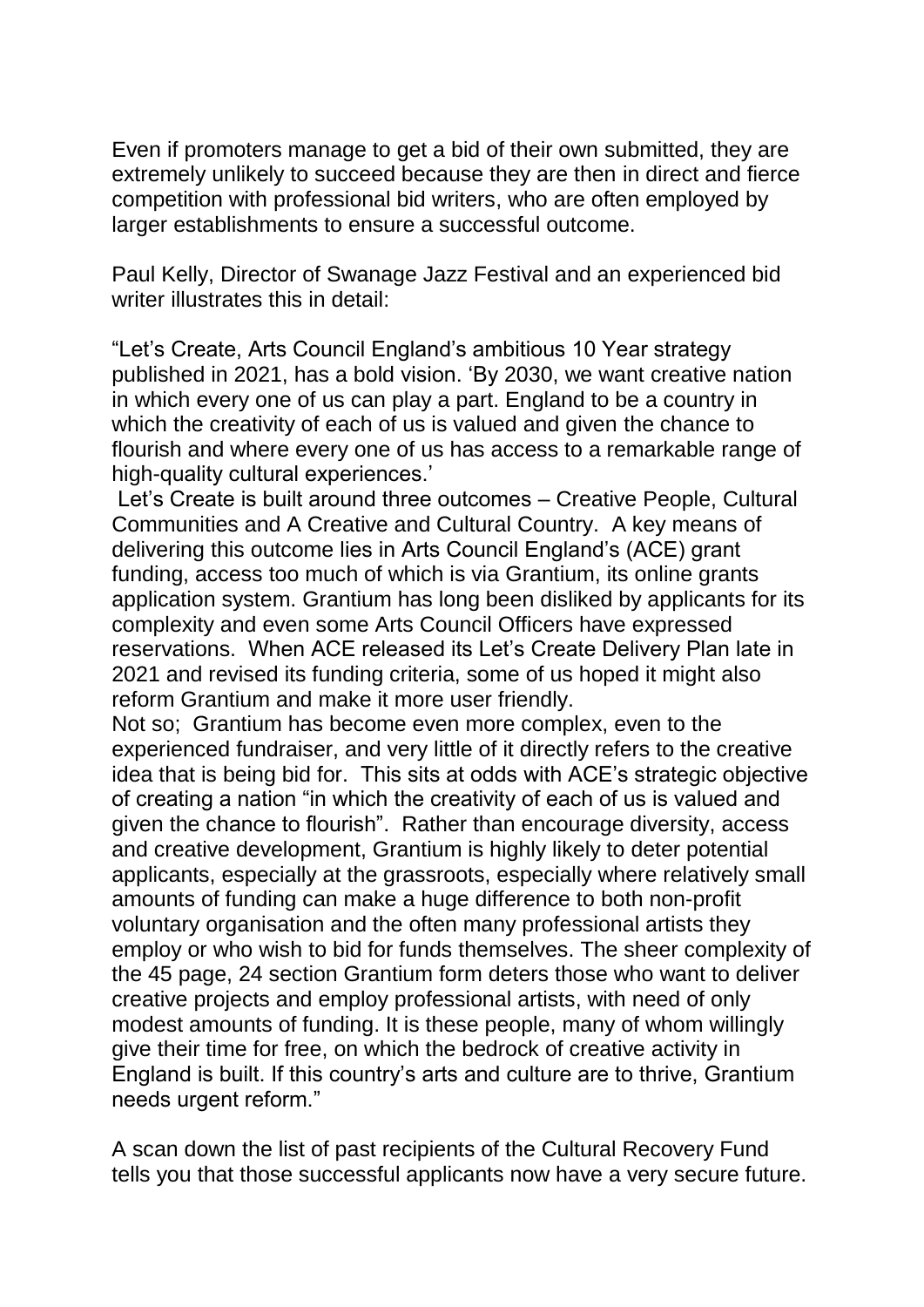That's brilliant. In stark contrast, those who were unsuccessful or indeed *unable* to ask for help have been left with absolutely nothing and face a bleak and rocky road ahead of them. Can you imagine the state of morale amongst these people? Typically a club will be run by an individual or small committee who, driven by their passion for the music, often soak up financial shortfalls with their *own* money. This from Simon Brown, Director of Norwich Jazz Club:

"I continue to run Norwich Jazz Club out of a desire to perform and to advocate the music I love - but which I've come to feel is a faintly naïve qualification when in order to succeed (at least in the current climate) your best qualification is as a professional funding applicant. Each gig I stage now generally falls slightly short of washing its face and I underwrite the losses out of my own pocket. With the background cost of living on the rise it's probably not a position I'll be able to maintain for much longer."

This next illustration is from Julie Sheppard, Director of 'Jazz Jurassica' Lyme Regis.

"The regional jazz circuit relies on a band of volunteer promoters operating out of a variety of local venues. They have little support for the vital work they do - and many will soon "retire" with little sign of who will replace them. If jazz is to thrive outside the big metropolitan centres then this fragile part of the ecosystem needs bolstering. Where will that support come from? Arts Council? Jazz Promotion Network? Local councils? And who is giving voice to their challenges and needs?"

Promoters all over the country are echoing these sentiments. Make no mistake. We are in very real danger of losing a valuable part of our heritage.

Throughout the pandemic, limits on audience capacity and fear of infection have battered an already struggling industry. Without some assistance we are going to see more casualties very soon. Just in the last few weeks we have seen clubs throw in the towel: Peterborough Jazz, Herts jazz, Folkestone Jazz Club, Shepperton Jazz Club. Who's next? The regional UK jazz clubs are the very arteries that supply the veins of larger clubs. Legendary venues like Ronnie Scott's wouldn't even exist without this utterly essential infrastructure. Young up and coming musicians gain the invaluable experience they need by playing at these clubs and we risk losing them at our peril. In very real terms this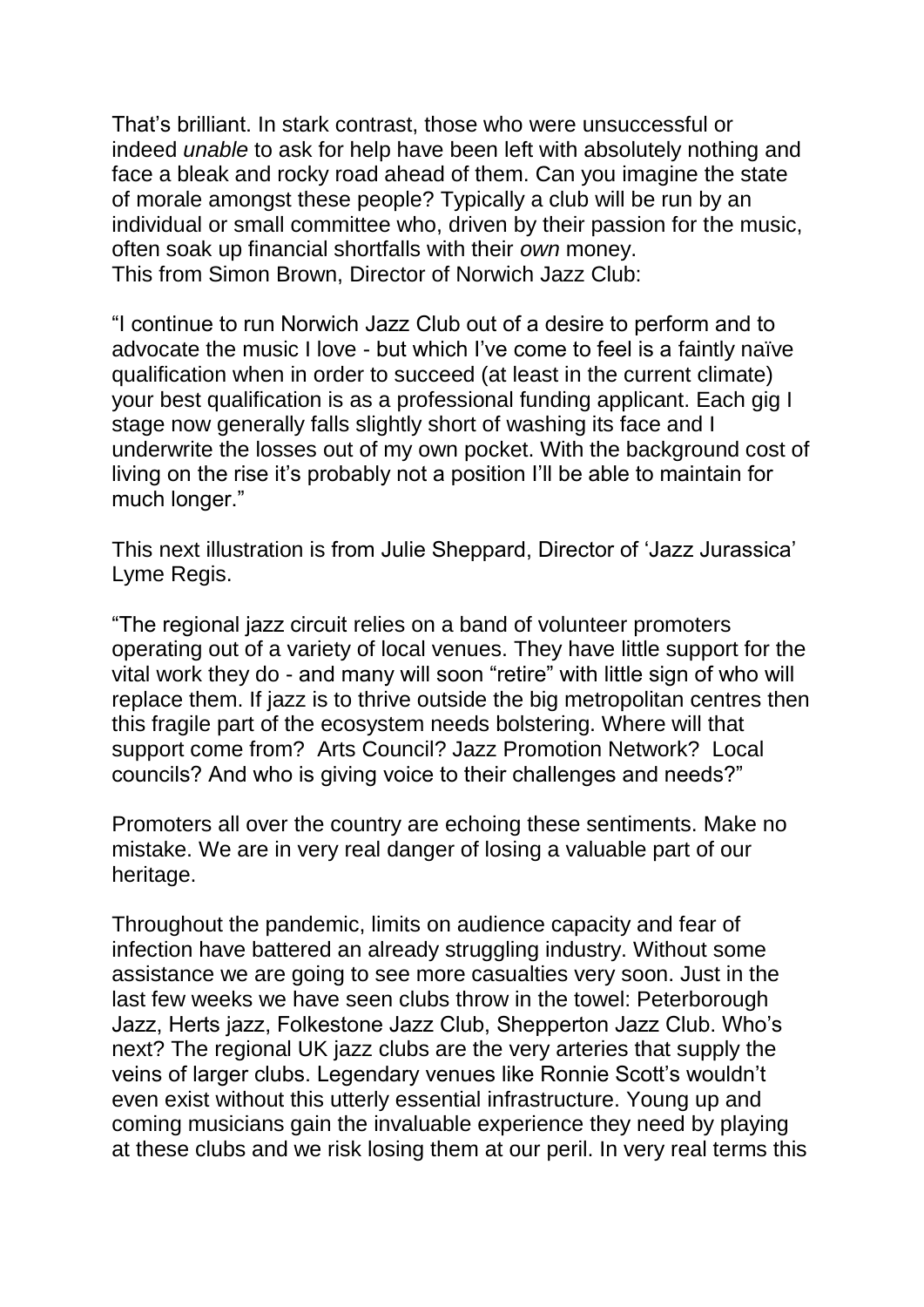means that the future of UK jazz is under threat. If we don't act now then we will have a very stark future.

Putting art and culture aside for a second, it's also worth recognising that the revenue from UK jazz is without doubt of significant value to the UK economy.

My view is that this situation could actually be rectified quite simply. One solution is to create a 'proper' grassroots fund that will go further than the recent ACE fund by *specifically* supporting clubs that hold events in non-dedicated premises, and hold no company status. If such a fund were to be created it is an absolute requirement that the form will *have to be simpler.* The applications would be made by regular, ordinary people. *Not* professional bid writers. Without these kinds of concessions their applications *will* fail.

I hope I have put across the message clearly and that this letter will encourage a meaningful response. I have copied this letter to Darren Henley, CEO Arts Council England and the All Party Parliamentary Jazz Appreciation Group for discussion amongst APPJAG members and their colleagues in both Houses of Parliament.

Without immediate action the face of the UK jazz scene *will* irrevocably change for the worse.

I have personally invited other past recipients of the Parliamentary Jazz Awards to add their signatures to this letter and the response has been nothing short of overwhelming, with other respected figures within the UK Jazz scene also volunteering their support below.

We implore you to help us keep the music we all love alive here on these islands by making funding more available and attainable for grassroots venues.

Yours sincerely Nigel Price - 2010 APPJAG Ensemble of the year (Nigel Price Organ Trio)

With the support of Parliamentary Jazz Award recipients:

Dame Cleo Laine DBE - Services to Jazz Award (2009) Claire Martin OBE – Jazz Album of the Year (2021)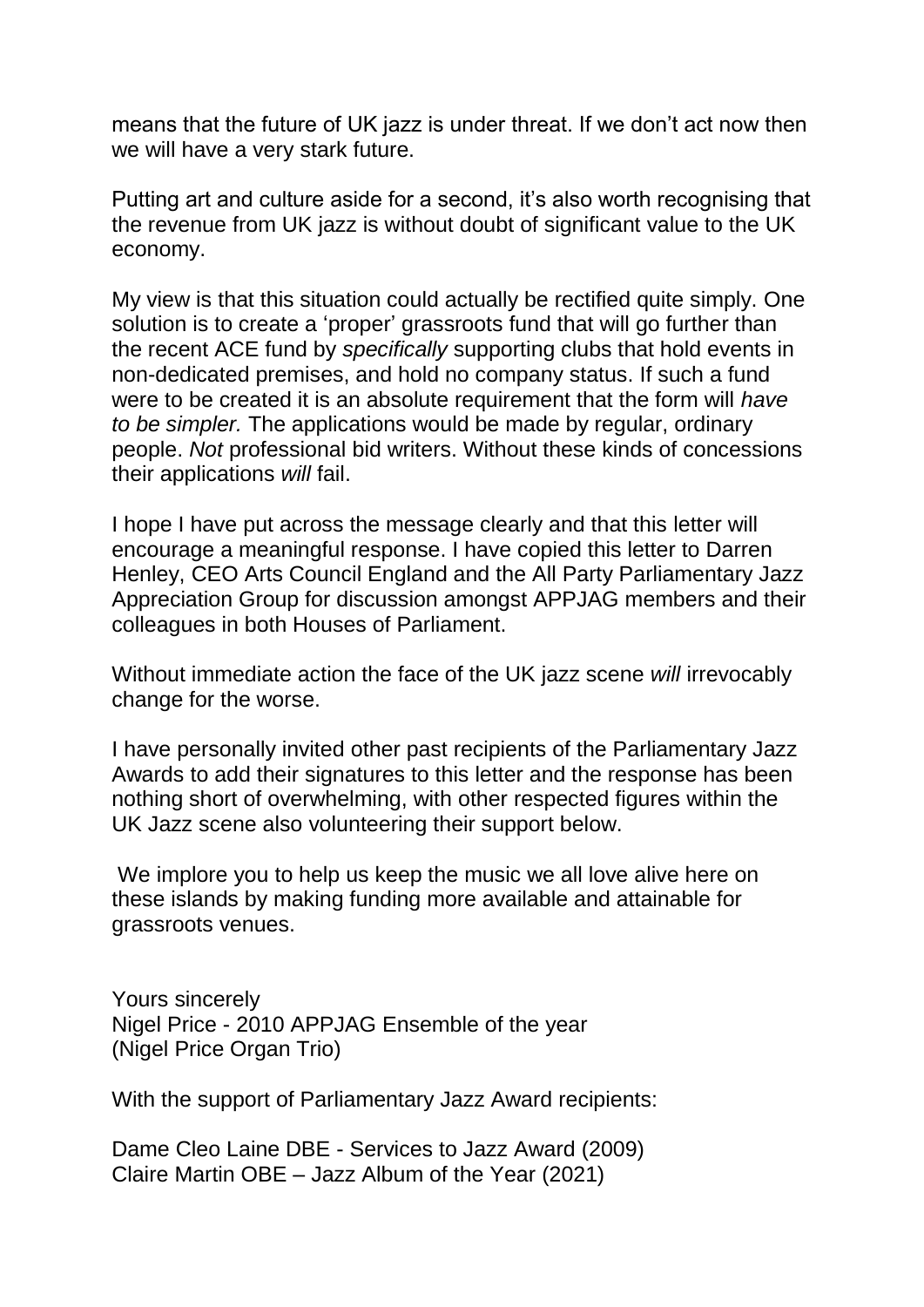Guy Barker MBE - Jazz Musician of the Year (2013) Dr Tommy Smith OBE – Jazz Education of the Year (2016) Cleveland Watkiss MBE – Jazz Vocalist of the Year (2017) Julian Joseph OBE – Jazz Broadcaster of the year (2006) Dennis Rollins MBE – Jazz Educator of the Year (2008) Elaine Delmar – Parliamentary Special Jazz Award (2013) Alyn Shipton – Jazz Broadcaster of the Year (2010) Dr Ian Darrington MBE - Jazz Educator of the Year (2011) John Eno BEM – Jazz Education of the Year (2020) Chris Hodgkins - Services to Jazz Award (2015) Ian Shaw - Jazz Vocalist of the Year (2018) Liane Carroll - Jazz Album of the Year (2018) Xhosa Cole – Jazz Newcomer of the Year (2019) Mike Flynn, Jazzwise - Jazz Publication of the Year (2010) Jean Toussaint - Jazz Education of the Year Award (2018) Callum Au - Jazz Album of the Year (2021) Empirical - Jazz Ensemble of the year (2008) Tony Kofi - Jazz Ensemble of the Year (2005) Georgia Mancio - Jazz Vocalist of the Year (2021) Paul Pace - Services to Jazz Award (2008) Phil Robson – Jazz Musician of the Year (2009) Mark Lockheart - Jazz Musician of the Year (2010) Gareth Lockrane - Jazz Album of the Year (2010) Kathy Dyson - Jazz Educator of the Year Award (2010) Zoe Champion - Jazz Vocalist of the Year (2019 Kate Williams (& Georgia Mancio) - Jazz Album of the Year (2020) Pete Oxley, the Spin, Oxford - APPJAG Live Jazz Award of the Year (2012) John Turville – Jazz Album of the Year (2011) Alison Rayner - Jazz Ensemble of the Year (2018) Emilia Martensson - Jazz Vocalist of the Year (2016) Jasper Hoiby - Jazz Ensemble of the Year (2017) Professor Catherine Tackley – Jazz Publication of the Year (2013) Luca Manning - 2020 Jazz Newcomer of the Year (2020) Christine Tobin - Jazz Vocalist of the Year (2014) Henry Lowther - 2019 Parliamentary Special Jazz Award (2019) Nick Smart - Jazz Education of the Year Award (2013) Tim Garland - 2006 Jazz Musician of the Year (2006) Jim Mullen - 2017 Parliamentary Special Award (2017) Mike Walker, Impossible Gentlemen - Jazz Ensemble of the Year (2013) Phil Meadows - Jazz Newcomer of the Year (2015) Nikki Iles – Jazz Album of the Year (2019)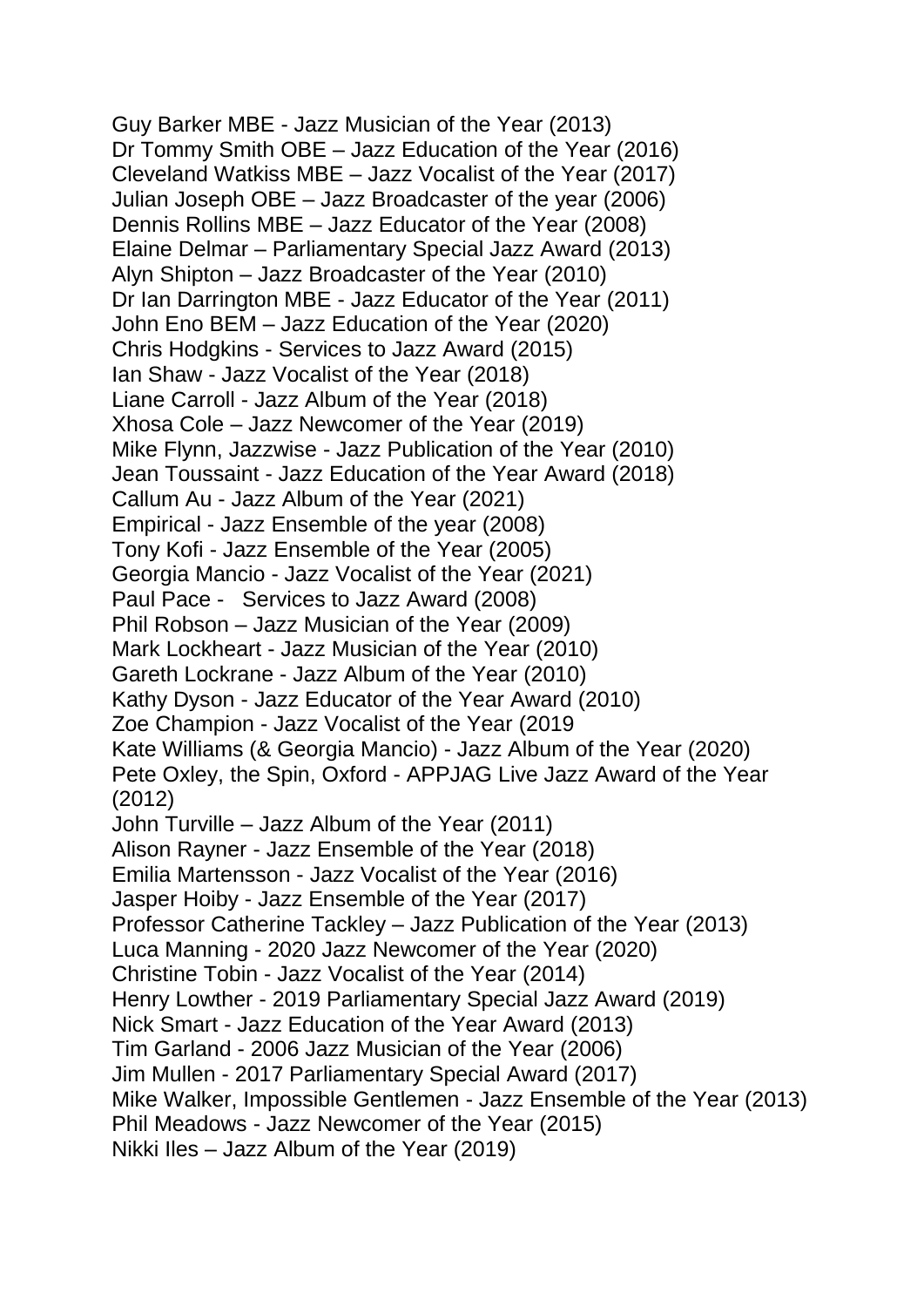Paul Hobbs/Kathryn Shackleton, Watermill Jazz, Dorking – Jazz Venue of the Year (2019) Paul Deats, Peggy's Skylight, Nottingham – Jazz Venue of the Year (2021) Brian Kellock – Jazz Ensemble of the Year (2011) Joanna Mayes, St Ives – Jazz Venue of the year (2015) Dr Corey Mwamba – Jazz Media Award (2020) Fergus McCreadie – Jazz Album of the Year (2019) Ryan Quigley – Jazz Ensemble of the Year (2009) Sam Crockatt – Jazz Album of the Year (2009) Ross Dines, Pizza Express, London – Jazz Venue of the Year (2007) Ian Mann – Jazz Media Award (2019) Pete Rosser and Judith Waterhouse, Wakefield Jazz Club – Jazz Venue of the Year (2005) Fiona Ross, Women In Jazz Media – Jazz Media Award (2021) Lance Liddle, Bebop Spoken Here – Jazz Media Award (2018) Jill Rodger – Services to Jazz Award (2018) Jon Newey,/Jazzwise – Jazz Journalist of the year (2012) Peter Fairman, Fleece Jazz – Jazz Venue of the Year (2009) Gill Alexander – Jazz Venue of the Year (2008) Simon Purcell – Jazz Educator of the Year (2006) Sebastian Scotney, Jazz London News – Jazz Publication of the Year (2015) Kevin Le Gendre – Jazz Journalist of the Year (2009) Josephine Davies – Jazz Instrumentalist of the Year (2009) Digby Fairweather – Special Award (2021) Stuart Nicholson – Jazz Journalist of the year (2007) Debra Milne – Lockdown Innovation Award, The Globe, Newcastle (2021) Buster Birch – Jazz Education award, Original Jazz Summer School (2021) Other signatories:

Clark Tracey BEM (for music promotion) – for Herts Jazz (recently closed) Jacqui Dankworth Alec Dankworth Laurie Jacobs - Peterborough Jazz Club (recently closed) Simon Brown - Norwich Jazz Club Julie Sheppard - Jazz Jurassica Paul Kelly - Swanage Jazz Festival Trefor Owen - North Wales Jazz (recently closed)